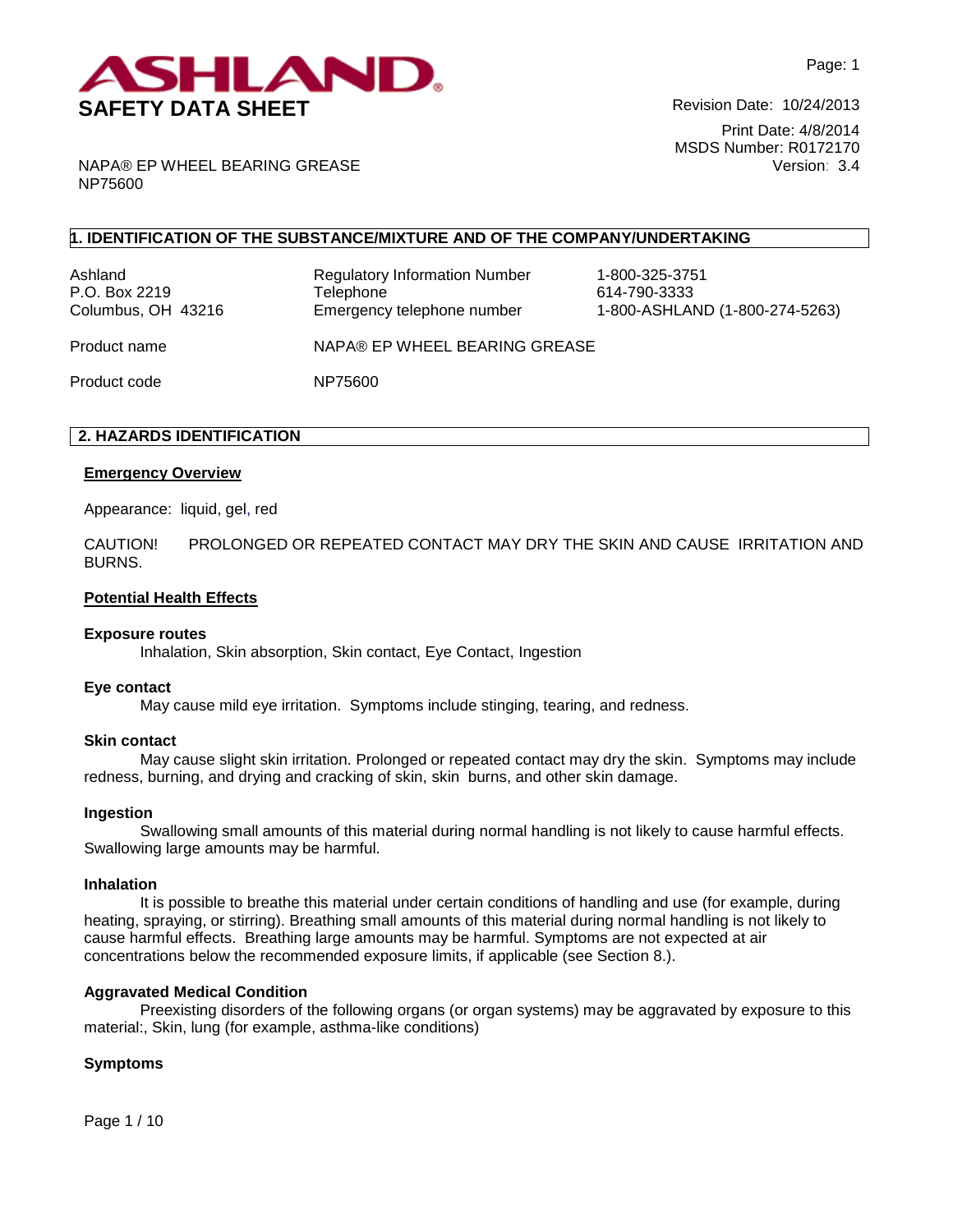

Print Date: 4/8/2014 MSDS Number: R0172170 Version: 3.4

NAPA® EP WHEEL BEARING GREASE NP75600

Signs and symptoms of exposure to this material through breathing, swallowing, and/or passage of the material through the skin may include:, stomach or intestinal upset (nausea, vomiting, diarrhea), irritation (nose, throat, airways)

### **Target Organs**

No data

#### **Carcinogenicity**

This material is not listed as a carcinogen by the International Agency for Research on Cancer (IARC), the National Toxicology Program (NTP), or the Occupational Safety and Health Administration (OSHA).

#### **Reproductive hazard**

Based on the available information, risk to the fetus from maternal exposure to this material cannot be assessed.

## **3. COMPOSITION/INFORMATION ON INGREDIENTS**

| <b>Hazardous Components</b>                                | <b>CAS-No. / Trade Secret</b><br>No. | <b>Concentration</b> |
|------------------------------------------------------------|--------------------------------------|----------------------|
| HIGHLY REFINED PETROLEUM OILS                              |                                      | >=80-<90%            |
| OCTADECANOIC ACID, 12-HYDROXY-,<br><b>MONOLITHIUM SALT</b> | 7620-77-1                            | $>10-15%$            |
| LITHIUM CARBOXYLATE                                        |                                      | $>=1.5 - 5\%$        |
| <b>ZINC COMPOUNDS</b>                                      | 68649-42-3                           | $>=1.5 - 5\%$        |

# **4. FIRST AID MEASURES**

#### **Eyes**

If symptoms develop, move individual away from exposure and into fresh air. Flush eyes gently with water while holding eyelids apart. If symptoms persist or there is any visual difficulty, seek medical attention.

#### **Skin**

Remove contaminated clothing. Wash exposed area with soap and water. If symptoms persist, seek medical attention. Launder clothing before reuse. Hydrocarbons injected into the skin under pressure can cause severe injury. In the event of a high pressure injection injury, worker should obtain immediate medical assistance. Remove contaminated clothing. Wash exposed area with soap and water. If symptoms persist, seek medical attention. Launder clothing before reuse.

#### **Ingestion**

Seek medical attention. If individual is drowsy or unconscious, do not give anything by mouth; place individual on the left side with the head down. Contact a physician, medical facility, or poison control center for advice about whether to induce vomiting. If possible, do not leave individual unattended.

#### **Inhalation**

Page 2 / 10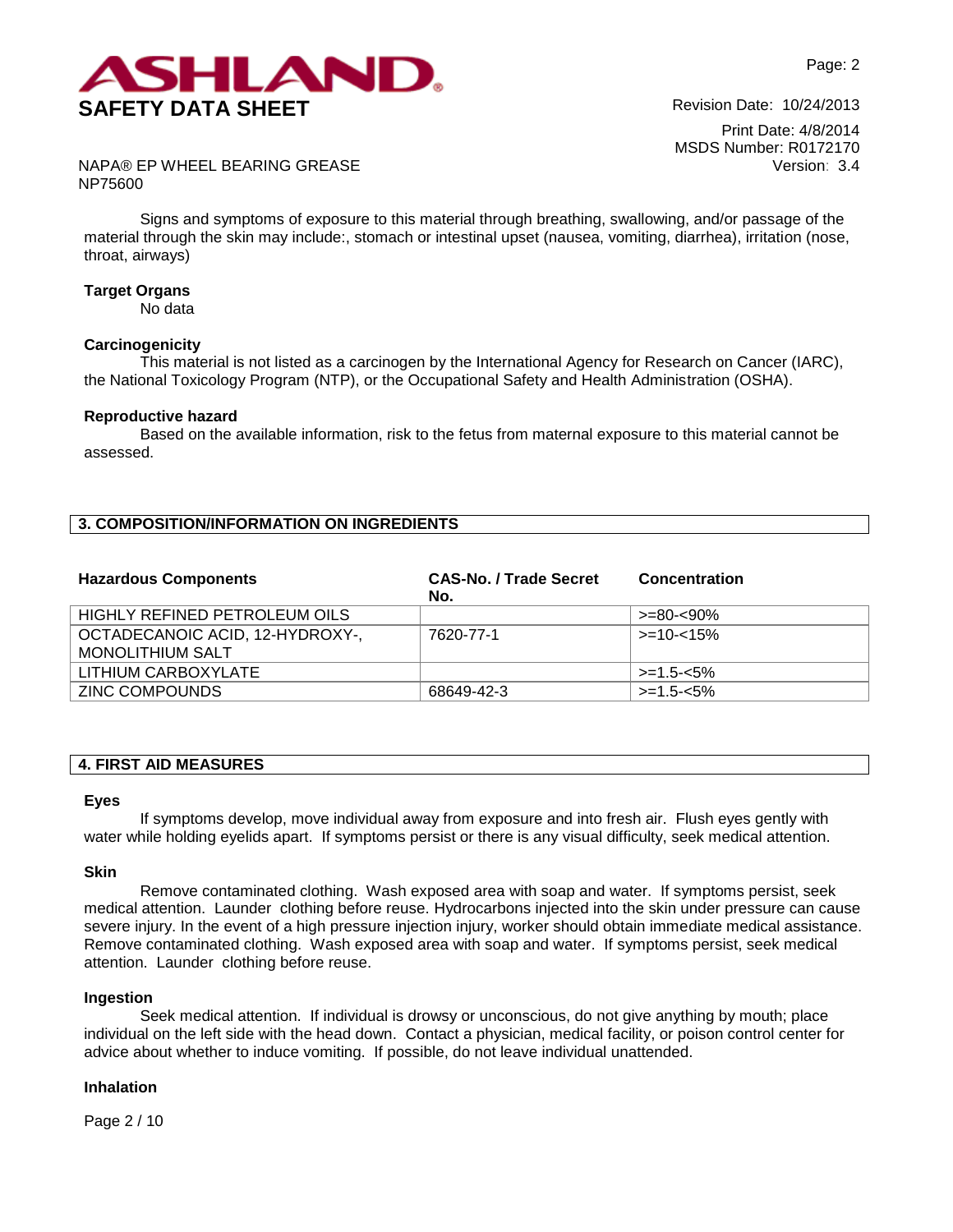

Print Date: 4/8/2014 MSDS Number: R0172170 Version: 3.4

NAPA® EP WHEEL BEARING GREASE NP75600

If symptoms develop, move individual away from exposure and into fresh air. If symptoms persist, seek medical attention. If breathing is difficult, administer oxygen. Keep person warm and quiet; seek immediate medical attention.

#### **Notes to physician**

**Hazards:** Acute aspiration of large amounts of oil-laden material may produce a serious aspiration pneumonia. Patients who aspirate these oils should be followed for the development of long-term sequelae. Repeated aspiration of small quantities of mineral oil can produce chronic inflammation of the lungs (i.e. lipoid pneumonia) that may progress to pulmonary fibrosis. Symptoms are often subtle and radiological changes appear worse than clinical abnormalities. Occasionally, persistent cough, irritation of the upper respiratory tract, shortness of breath with exertion, fever, and bloody sputum occur. Inhalation exposure to oil mists below current workplace exposure limits is unlikely to cause pulmonary abnormalities.

**Treatment:** No hazards which require special first aid measures.

## **5. FIREFIGHTING MEASURES**

#### **Suitable extinguishing media**

Water spray, Foam, Dry chemical, Carbon dioxide (CO2)Dry chemical, Carbon dioxide (CO2), Water spray

#### **Hazardous combustion products**

Amines, carbon dioxide and carbon monoxide, hydrogen sulfide, oxides of sulfur, nitrogen and phosphorus, zinc oxide

#### **Precautions for fire-fighting**

Wear full firefighting turn-out gear (full Bunker gear), and respiratory protection (SCBA). DO NOT direct a solid stream of water or foam into hot, burning pools of liquid since this may cause frothing and increase fire intensity. Frothing can be violent and possibly endanger any firefighter standing too close to the burning liquid. Use water spray to cool fire exposed containers and structures until fire is out if it can be done with minimal risk. Avoid spreading burning material with water used for cooling purposes.

### **NFPA Flammable and Combustible Liquids Classification**

Combustible Liquid Class IIIB

### **6. ACCIDENTAL RELEASE MEASURES**

#### **Personal precautions**

For personal protection see section 8.Persons not wearing protective equipment should be excluded from area of spill until clean-up has been completed.Persons not wearing protective equipment should be excluded from area of spill until clean-up has been completed.

#### **Environmental precautions**

Prevent spreading over a wide area (e.g. by containment or oil barriers). Do not let product enter drains. Do not flush into surface water or sanitary sewer system.

### **Methods for cleaning up**

Page 3 / 10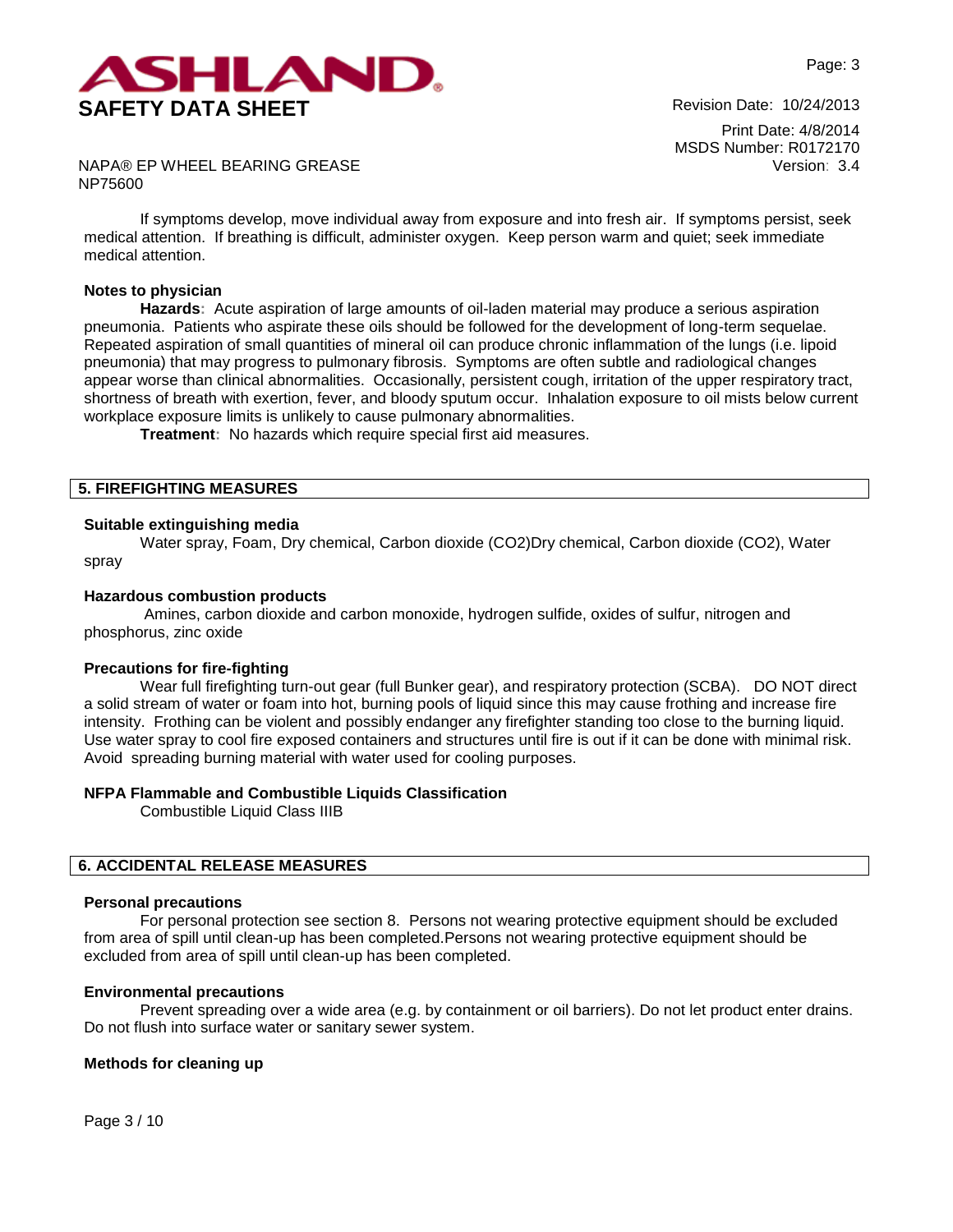

NAPA® EP WHEEL BEARING GREASE NP75600

Shovel material into containers and apply oil absorbing material to effect complete clean-up.Keep in suitable, closed containers for disposal. Soak up with inert absorbent material (e.g. sand, silica gel, acid binder, universal binder, sawdust).

#### **Other information**

Comply with all applicable federal, state, and local regulations.

## **7. HANDLING AND STORAGE**

#### **Handling**

Containers of this material may be hazardous when emptied. Since emptied containers retain product residues (vapor, liquid, and/or solid), all hazard precautions given in the data sheet must be observed.Containers of this material may be hazardous when emptied. Since emptied containers retain product residues (vapor, liquid, and/or solid), all hazard precautions given in the data sheet must be observed.

#### **Storage**

Store in a cool, dry, ventilated area.

### **8. EXPOSURE CONTROLS/PERSONAL PROTECTION**

### **Exposure Guidelines**

Contains no substances with occupational exposure limit values.

# **General advice**

These recommendations provide general guidance for handling this product. Personal protective equipment should be selected for individual applications and should consider factors which affect exposure potential, such as handling practices, chemical concentrations and ventilation. It is ultimately the responsibility of the employer to follow regulatory guidelines established by local authorities.

#### **Exposure controls**

General room ventilation should be adequate for normal conditions of use. However, if unusual operating conditions exist, provide sufficient mechanical (general and/or local exhaust) ventilation to maintain exposure below exposure guidelines (if applicable) or below levels that cause known, suspected or apparent adverse effects.

#### **Eye protection**

Wear chemical splash goggles when there is the potential for exposure of the eyes to liquid, vapor or mist. Not required under normal conditions of use. Wear splash-proof safety goggles if material could be misted or splashed into eyes.

#### **Skin and body protection**

Wear normal work clothing including long pants, long-sleeved shirts and foot covering to prevent direct contact of the product with the skin. Launder clothing before reuse. If skin irritation develops, contact your facility health and safety professional or your local safety equipment supplier to determine the proper personal protective equipment for your use.

Wear resistant gloves (consult your safety equipment supplier).

Page 4 / 10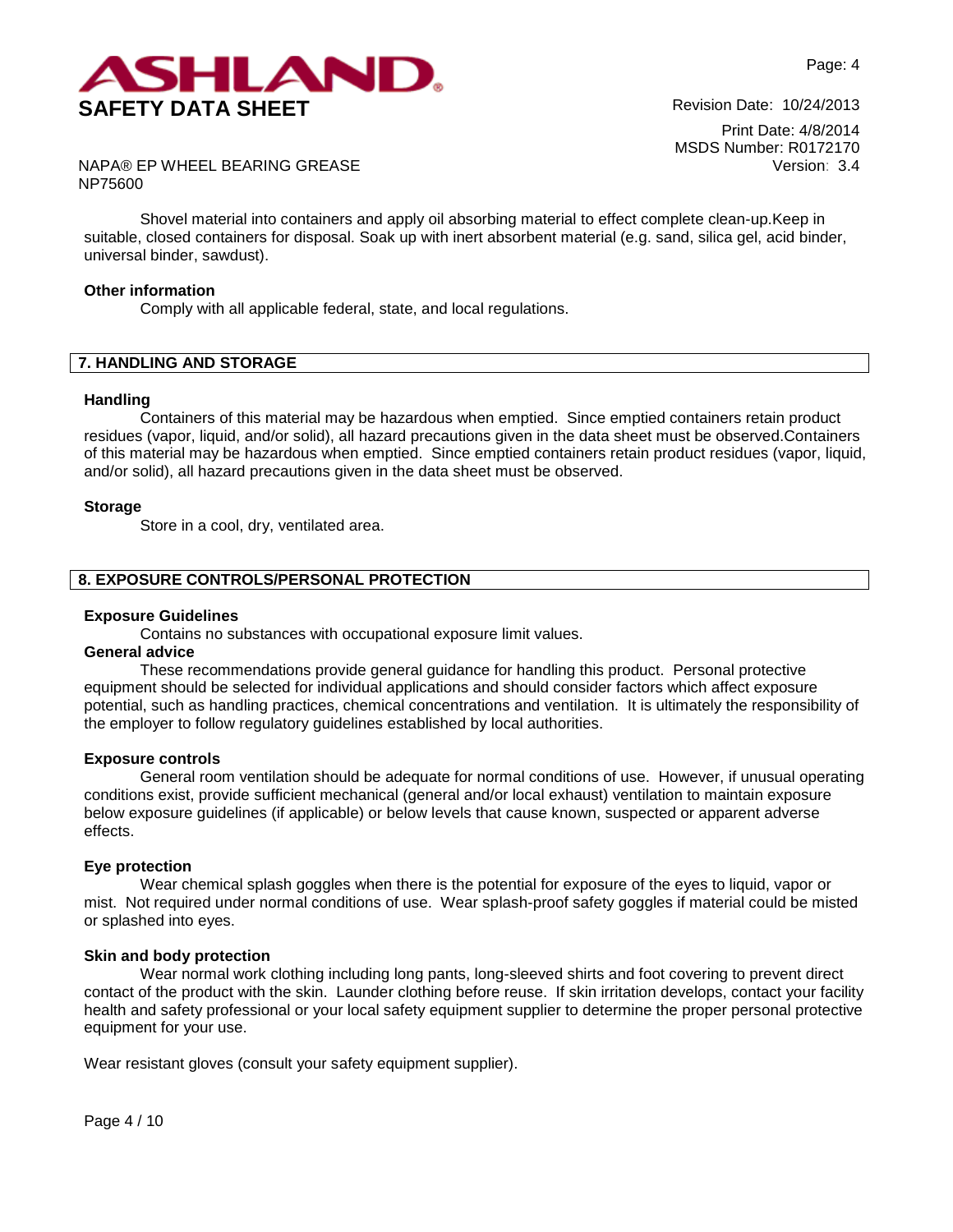

NAPA® EP WHEEL BEARING GREASE NP75600

#### **Respiratory protection**

Respiratory protection is not required under normal conditions of use.

## **9. PHYSICAL AND CHEMICAL PROPERTIES**

| <b>Physical state</b>   | liquid                         |
|-------------------------|--------------------------------|
| Form                    | gel                            |
| <b>Colour</b>           | red                            |
| <b>Flash point</b>      | 450 °F / 232 °C                |
| Vapour pressure         | $< 0.010$ mmHg @ 68 °F / 20 °C |
| <b>Density</b>          | 0.86 g/cm3 @ 60.1 °F / 15.6 °C |
| <b>Water solubility</b> | negligible                     |
|                         |                                |

## **10. STABILITY AND REACTIVITY**

#### **Stability**

Stable.

### **Conditions to avoid**

excessive heat

#### **Incompatible products**

Strong oxidizing agents

## **Hazardous decomposition products**

carbon dioxide and carbon monoxide

## **Hazardous reactions**

Product will not undergo hazardous polymerization.

### **11. TOXICOLOGICAL INFORMATION**

| Information on likely routes of<br>exposure | Inhalation<br>Skin absorption<br>Skin contact<br>Eye Contact<br>Ingestion |
|---------------------------------------------|---------------------------------------------------------------------------|
| <b>Product</b>                              |                                                                           |
| Acute oral toxicity                         | no data available                                                         |

Page 5 / 10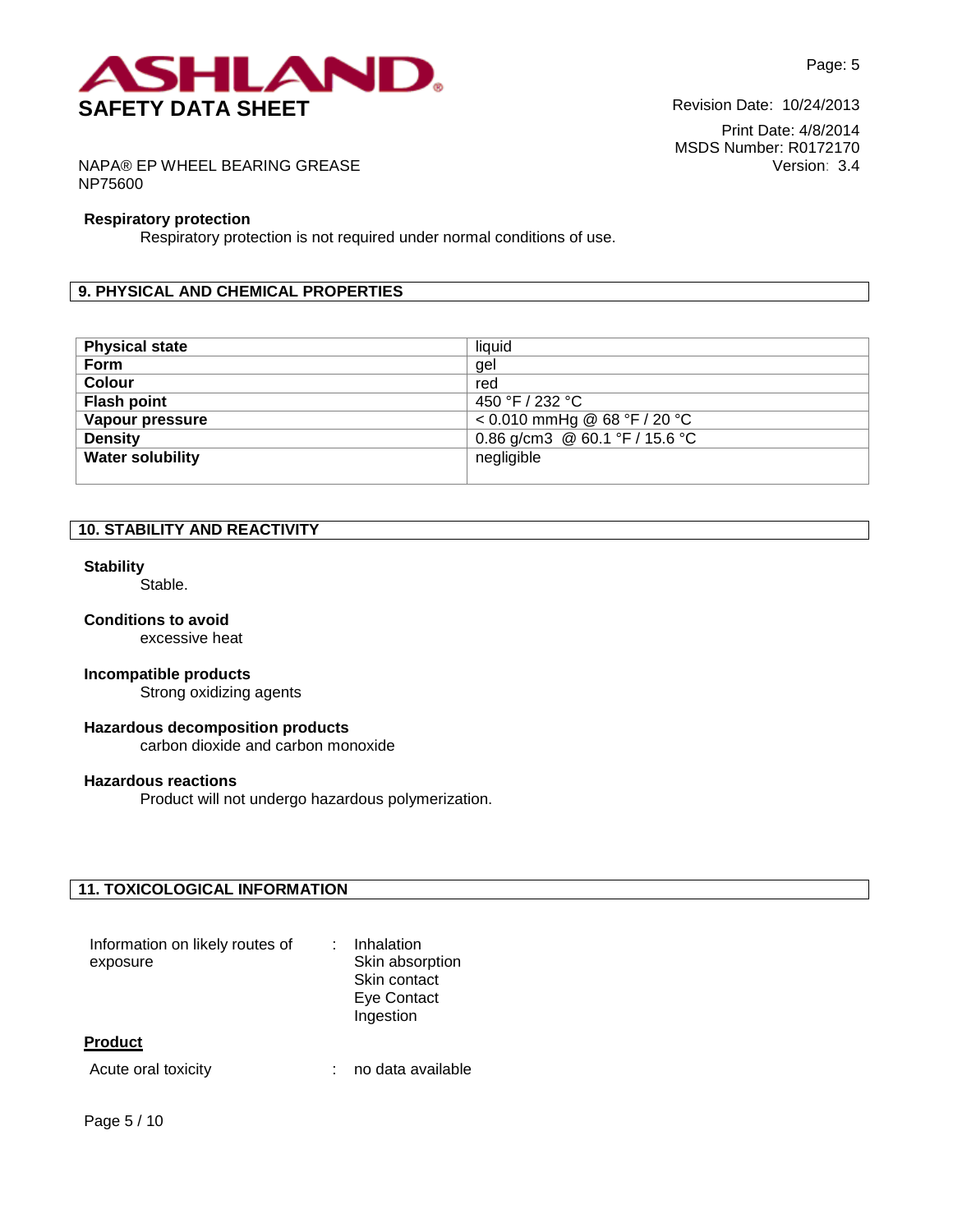

NAPA® EP WHEEL BEARING GREASE NP75600

| Acute inhalation toxicity            |    | no data available |
|--------------------------------------|----|-------------------|
| Acute dermal toxicity                |    | no data available |
| Skin corrosion/irritation            |    | no data available |
| Serious eye damage/eye<br>irritation |    | no data available |
| Respiratory or skin sensitisation    | t. | no data available |
| <b>Components:</b>                   |    |                   |

| <b>ZINC COMPOUNDS:</b><br>Acute oral toxicity | : LD 50 Rat: $2,000 - 5,000$ mg/kg |
|-----------------------------------------------|------------------------------------|
| Acute dermal toxicity                         | : LD 50 Rabbit: $> 2,000$ mg/kg    |

## **12. ECOLOGICAL INFORMATION**

#### **Ecotoxicity Product:**

no data available

## **Components:**

no data available

# **Persistence and degradability**

## **Product:**

no data available

# **Components:**

no data available

# **Bioaccumulative potential**

# **Product:**

no data available

Page 6 / 10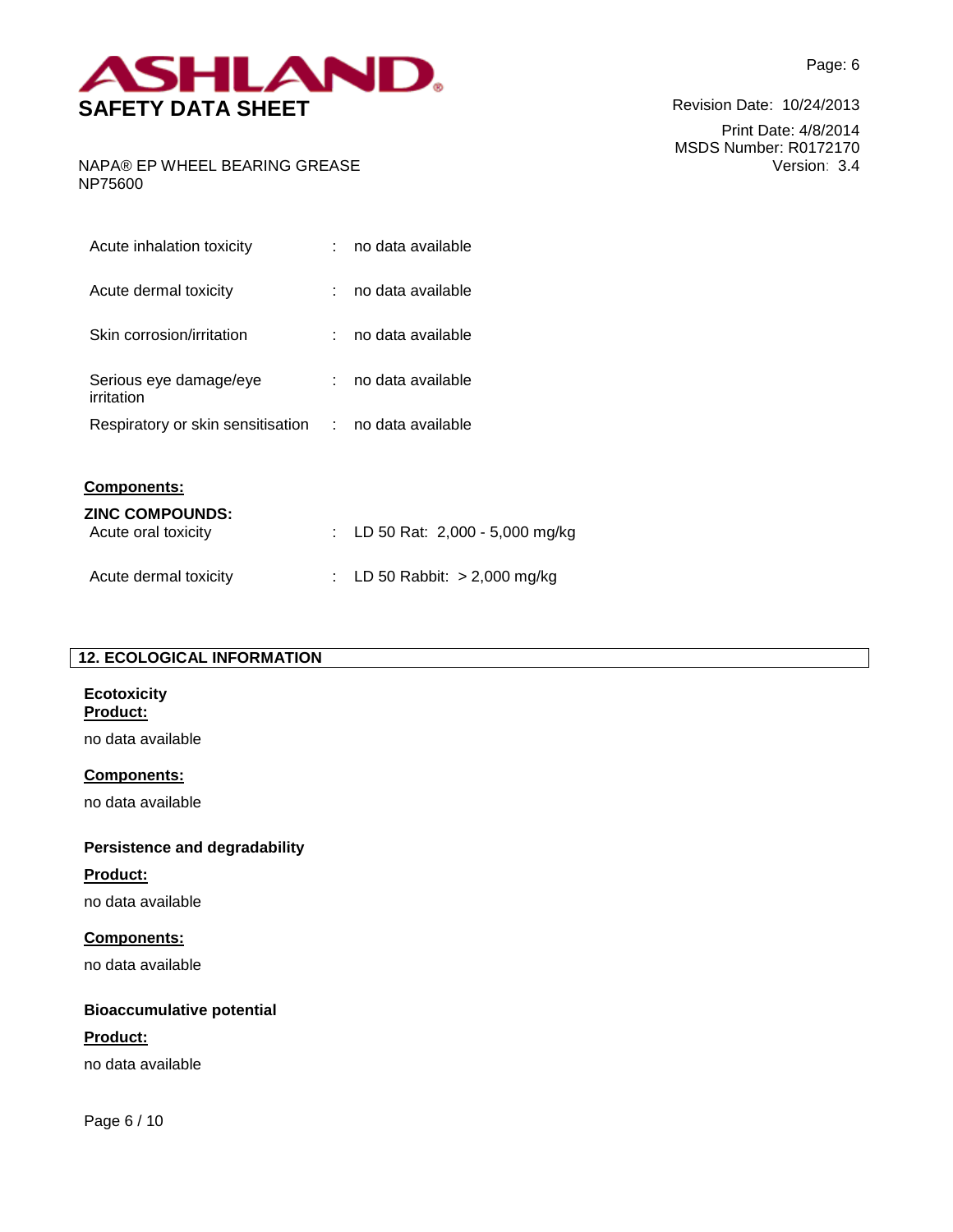

Print Date: 4/8/2014 MSDS Number: R0172170 Version: 3.4

NAPA® EP WHEEL BEARING GREASE NP75600

## **Components:**

no data available

**Mobility in soil**

**Product:**

no data available

## **Components:**

no data available

# **13. DISPOSAL CONSIDERATIONS**

## **Waste disposal methods**

Dispose of in accordance with all applicable local, state and federal regulations.

## **14. TRANSPORT INFORMATION**

## **REGULATION**

| <b>ID NUMBER</b>       | <b>PROPER SHIPPING NAME</b> | *HAZARD<br><b>CLASS</b> | <b>SUBSIDIARY</b><br><b>HAZARDS</b> | <b>PACKING</b><br><b>GROUP</b> | <b>MARINE</b><br>POLLUTANT /<br>LTD. QTY. |
|------------------------|-----------------------------|-------------------------|-------------------------------------|--------------------------------|-------------------------------------------|
| <b>U.S. DOT - ROAD</b> |                             |                         |                                     |                                |                                           |
|                        | Not dangerous goods         |                         |                                     |                                |                                           |
| <b>U.S. DOT - RAIL</b> |                             |                         |                                     |                                |                                           |

Not dangerous goods

## **U.S. DOT - INLAND WATERWAYS**

Not dangerous goods

## **TRANSPORT CANADA - ROAD**

Not dangerous goods

## **TRANSPORT CANADA - RAIL**

Not dangerous goods

# **TRANSPORT CANADA - INLAND WATERWAYS**

Not dangerous goods

## **INTERNATIONAL MARITIME DANGEROUS GOODS**

Not dangerous goods

# **INTERNATIONAL AIR TRANSPORT ASSOCIATION - CARGO**

Page 7 / 10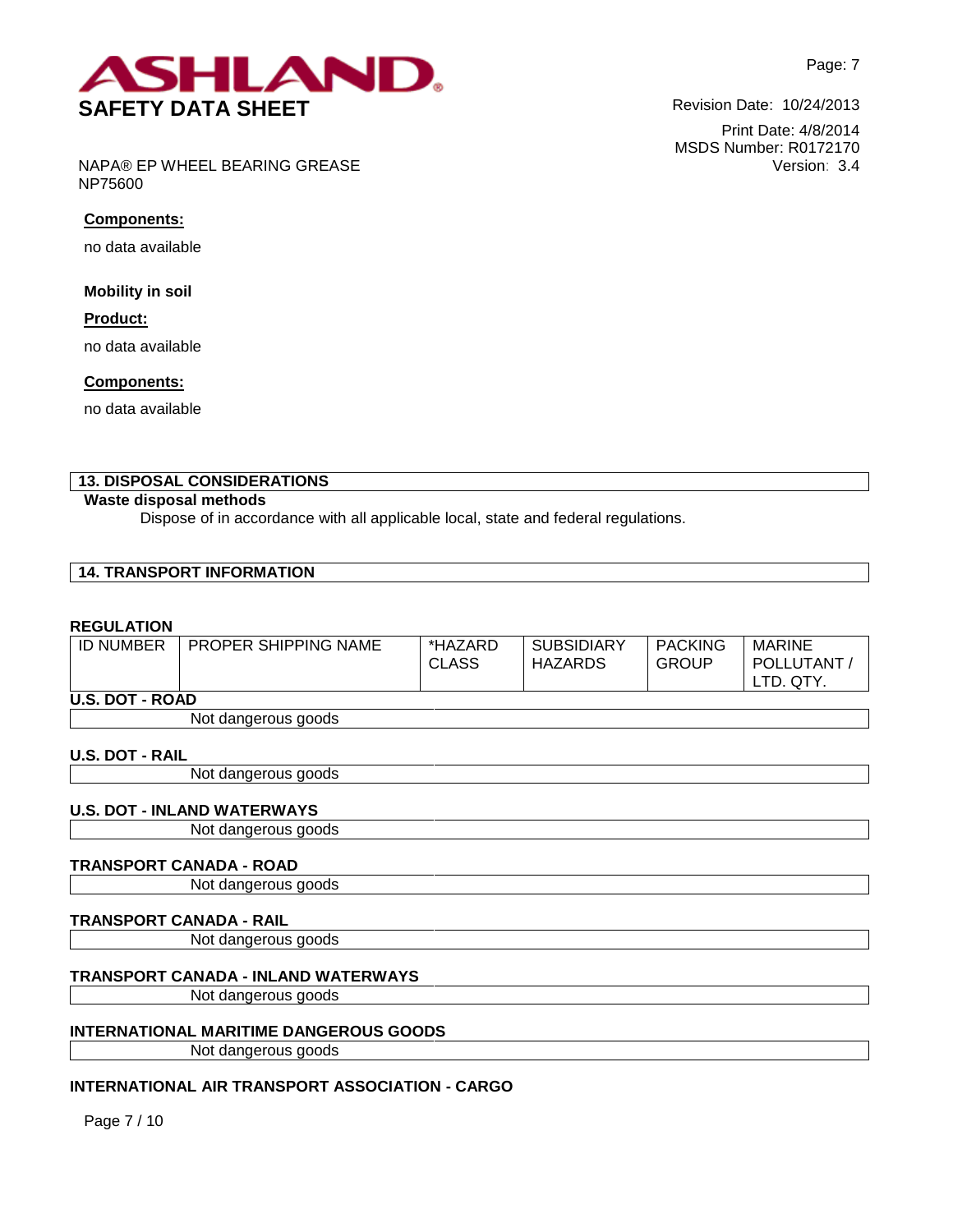

NAPA® EP WHEEL BEARING GREASE NP75600

Not dangerous goods

## **INTERNATIONAL AIR TRANSPORT ASSOCIATION - PASSENGER**

Not dangerous goods

## **MEXICAN REGULATION FOR THE LAND TRANSPORT OF HAZARDOUS MATERIALS AND WASTES** Not dangerous goods

# **\*ORM = ORM-D, CBL = COMBUSTIBLE LIQUID**

Dangerous goods descriptions (if indicated above) may not reflect quantity, end-use or region-specific exceptions that can be applied. Consult shipping documents for descriptions that are specific to the shipment.

| <b>15. REGULATORY INFORMATION</b> |
|-----------------------------------|
|-----------------------------------|

### **California Prop. 65**

Proposition 65 warnings are not required for this product based on the results of a risk assessment.

## **SARA Hazard Classification**

# **SARA 311/312 Classification**

No SARA Hazards

## **SARA 313 Component(s)**

ZINC COMPOUNDS 2.1.1.99 %

## **New Jersey RTK Label Information**

| HIGHLY REFINED PETROLEUM OILS                    |            |
|--------------------------------------------------|------------|
| OCTADECANOIC ACID. 12-HYDROXY-, MONOLITHIUM SALT | 7620-77-1  |
| LITHIUM CARBOXYLATE                              |            |
| <b>PROPRIETARY LUBRICANT ADDITIVE</b>            |            |
| ZINC COMPOUNDS                                   | 68649-42-3 |

## **Pennsylvania RTK Label Information**

| HIGHLY REFINED PETROLEUM OILS                    |           |
|--------------------------------------------------|-----------|
| OCTADECANOIC ACID, 12-HYDROXY-, MONOLITHIUM SALT | 7620-77-1 |
| LITHIUM CARBOXYLATE                              |           |

## **Notification status**

| US. Toxic Substances Control Act                                 | y (positive listing) |
|------------------------------------------------------------------|----------------------|
| Australia. Industrial Chemical (Notification and Assessment) Act | y (positive listing) |
| Canada. Canadian Environmental Protection Act (CEPA). Domestic   | y (positive listing) |
| Substances List (DSL). (Can. Gaz. Part II, Vol. 133)             |                      |
| Japan. Kashin-Hou Law List                                       | y (positive listing) |
| Korea. Toxic Chemical Control Law (TCCL) List                    | y (positive listing) |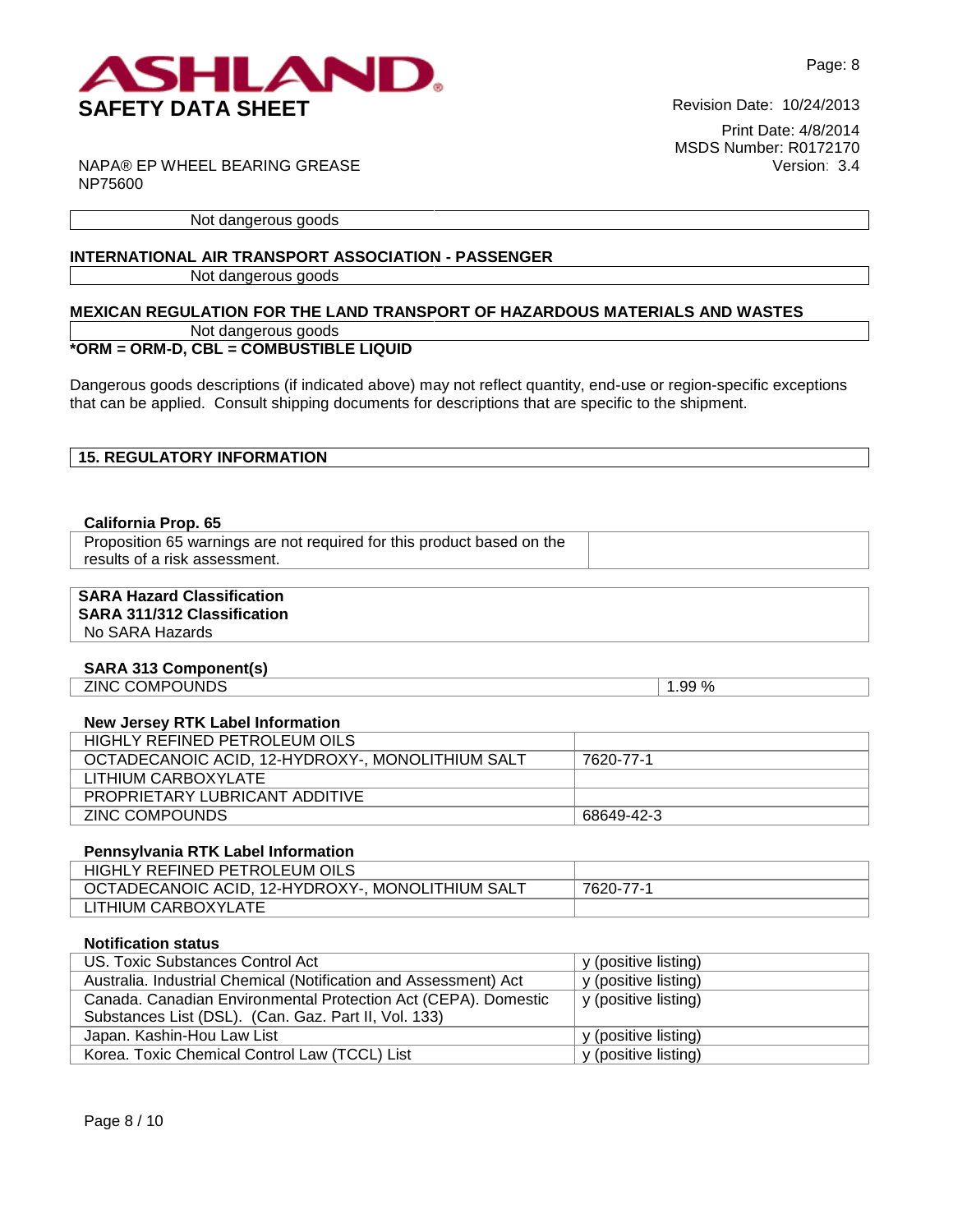

NAPA® EP WHEEL BEARING GREASE NP75600

| Philippines. The Toxic Substances and Hazardous and Nuclear<br>Waste Control Act | y (positive listing) |
|----------------------------------------------------------------------------------|----------------------|
| China. Inventory of Existing Chemical Substances                                 | y (positive listing) |

|                        | <b>HMIS</b> | <b>NFPA</b> |
|------------------------|-------------|-------------|
| Health                 |             |             |
| Flammability           |             |             |
| Physical hazards       |             |             |
| Instability            |             |             |
| <b>Specific Hazard</b> | $- -$       | $- -$       |

### **16. OTHER INFORMATION**

The information accumulated herein is believed to be accurate but is not warranted to be whether originating with the company or not. Recipients are advised to confirm in advance of need that the information is current, applicable, and suitable to their circumstances. This MSDS has been prepared by Ashland's Environmental Health and Safety Department (1-800-325-3751).

List of abbreviations and acronyms that could be, but not necessarily are, used in this safety data sheet : ACGIH : American Conference of Industrial Hygienists BEI : Biological Exposure Index CAS : Chemical Abstracts Service (Division of the American Chemical Society). CMR : Carcinogenic, Mutagenic or Toxic for Reproduction FG : Food grade GHS : Globally Harmonized System of Classification and Labeling of Chemicals. H-statement : Hazard Statement IATA : International Air Transport Association. IATA-DGR : Dangerous Goods Regulation by the "International Air Transport Association" (IATA). ICAO : International Civil Aviation Organization ICAO-TI (ICAO) : Technical Instructions by the "International Civil Aviation Organization" IMDG : International Maritime Code for Dangerous Goods ISO : International Organization for Standardization logPow : octanol-water partition coefficient LCxx : Lethal Concentration, for xx percent of test population LDxx : Lethal Dose, for xx percent of test population. ICxx : Inhibitory Concentration for xx of a substance Ecxx : Effective Concentration of xx N.O.S.: Not Otherwise Specified OECD : Organization for Economic Co-operation and Development OEL : Occupational Exposure Limit P-Statement : Precautionary Statement PBT : Persistent , Bioaccumulative and Toxic PPE : Personal Protective Equipment STEL : Short-term exposure limit

STOT : Specific Target Organ Toxicity

TLV : Threshold Limit Value

Page 9 / 10